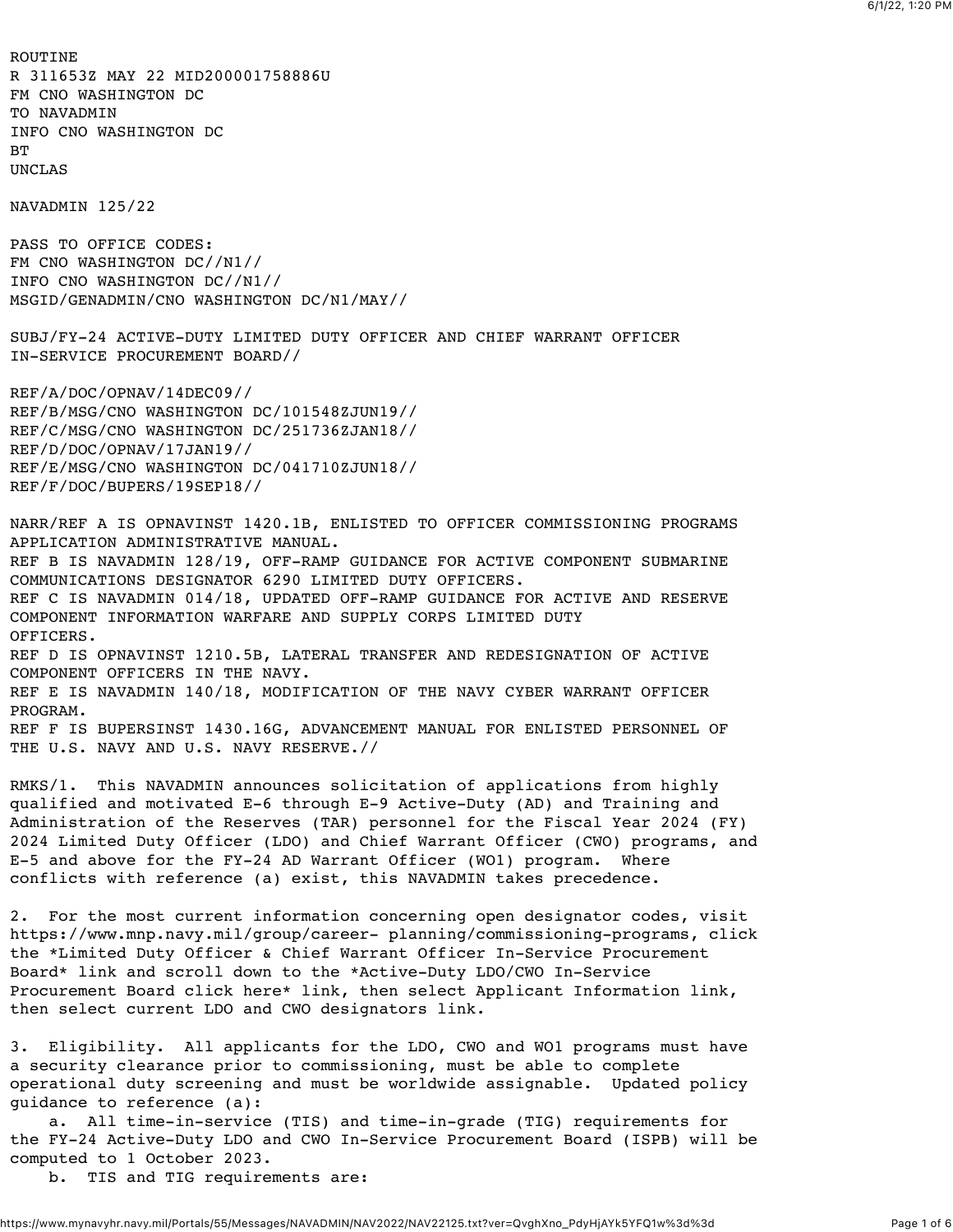(1) LDO: 8-14 years TIS and 1 year TIG for E-6 and above. TIS waivers will be considered up to 180 days beyond 14 years for LDO applicants. No further exceptions will be entertained.

 (2) Applicants for LDO off-ramp designators (629X and 651X) may apply with up to 15 years of service and must understand designator specific offramp requirements and procedures defined in references (b) through (d). TIS waivers will not be considered or exceptions granted for off-ramp designators.

 (3) Nuclear Power LDO (620X) applicants may apply with up to 16 years of service. TIS waivers will not be considered or exceptions granted.

 (4) CWO3: 14 to 22 years TIS and one day TIG as an E-9 as of 2 January 2023. TIS waivers will be considered up to 180 days beyond 22 years for CWO3 applicants. No further exceptions will be entertained.

 (5) CWO2: 14 to 20 years TIS for E-6 selected for E-7, E-7 and E-8 (includes frocked E-9s). TIS waivers will be considered up to 180 days beyond 20 years for CWO applicants. No further exceptions will be entertained.

 (6) Due to the FY-23 Enlisted Selection Board schedule for Active E-7, First Class Petty Officers awaiting Chief Petty Officer (CPO) results to apply for CWO are encouraged to apply and submit their application by the 1 October 2022 deadline with the following guidelines:

 (a) Commands are directed to proceed with the application process for these applicants as outlined in this NAVADMIN.

 (b) First Class Petty Officers awaiting CPO selection results must add the following statement at the top of the Commanding Officers endorsement: \*Member is awaiting CPO results.\* PERS-803 will set aside these applications until CPO results are announced.

 (c) First Class Petty Officer evaluations due 15 November 2022 will be submitted as an addendum per guidelines of this NAVADMIN. selected for CPO and the pinning date is after receiving a 15 November 2022 periodic First Class evaluation, the close-out eval is not required to be submitted as an addendum. Submit the close-out evaluation as an addendum if a periodic First Class evaluation was not received. Once all of the CPO results are announced, PERS-803 will integrate or remove those records/applications accordingly.

 (7) WO1 (784X only): 6 to 14 years TIS for E-5 and above. TIS waivers will not be considered or exceptions granted. Cyber Warrant Officer WO1 (784X) applicants refer to eligibility requirements listed in reference (e).

 c. To support career progression models and maximize the return on investment for the Navy, TIS waivers must be submitted to ldocwoocm.fct(at)navy.mil before 15 July 2022 for adjudication. Approved waivers must be submitted with the application.

 d. Intelligence CWO (783X) applicants will be considered for selection into one of three Core Competency Areas (CCA): CI/HUMINT, GEOINT/Targeting or OPINTEL. In order to apply, applicants must request a primary CCA and those holding qualifying Navy Enlisted Classification (NEC) in more than one field may request a secondary CCA (i.e., 783X CI/HUMINT / 783X OPINTEL).

 e. First Class Petty Officers serving in congressionally designated combat zones and approved contingency operations areas that meet the conditions of reference (f) are also eligible for LDO if all other eligibility requirements are met.

 f. Due to ongoing rating mergers or realignments, eligible Sailors are encouraged to apply for the designator for which they have extensive documented technical expertise and leadership experience in their enlisted service records, regardless of current rating. However, special attention should be given to the guidance in chapter 7, subparagraph 9c of reference (a) and discrete requirements.

 g. Applicants for designators outlined in reference (a) that have color perception requirements shall have test results documented as a telephone consult in Armed Forces Health Longitudinal Technology Application within the past 12 months, and provide hard copy or have test results documented on standard form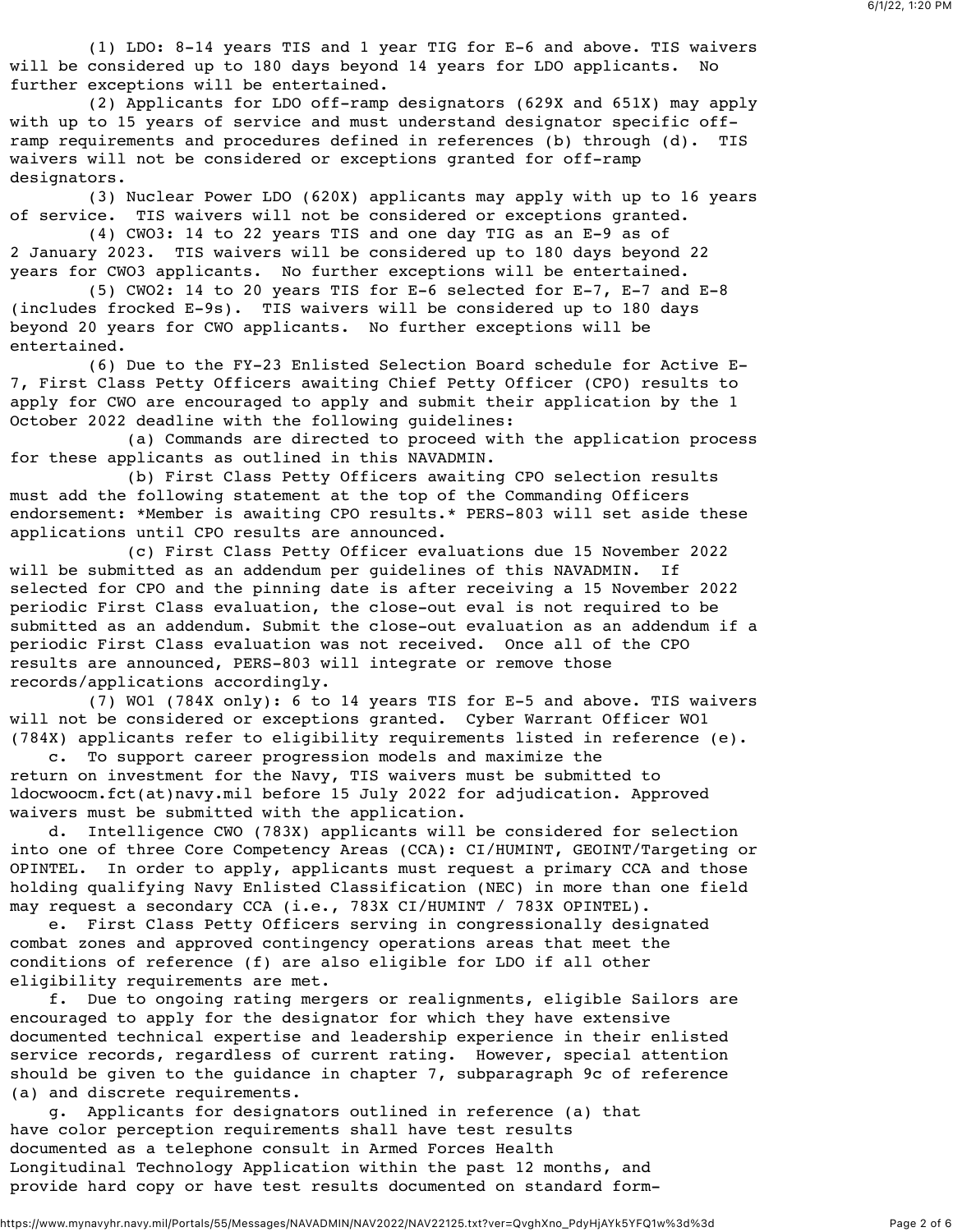600 and submitted with application.

 h. Applicants must maintain eligibility throughout the selection and promotion process. Applicants who are deemed ineligible after submitting an application must be declared ineligible by their current Commanding Officer/Officer in Charge (CO/OIC). A sample removal of recommendation format is located at

https://www.mnp.navy.mil/group/career-planning/commissioningprograms. Click through the following path of \*Limited Duty Officer & Chief Warrant Officer In-Service Procurement Board\* link, then \*Active-Duty LDO/CWO In-Service Procurement Board click here\* link, then select Applicant Information, then select LDO and CWO In- Service Procurement Board to download the form (See Sample Letter of Abeyance or Removal of Recommendation). Nuclear Power LDO (620X) applicants who are deemed ineligible must be declared ineligible by their current CO via letter to the Nuclear Propulsion Program Manager (OPNAV N133).

4. Appraisal Boards. (Not required for Nuclear Power LDO 620X) Active duty interview appraisal boards will be coordinated and approved by the CO/OIC and consist of three AD Naval Officers (LDOs or CWOs preferred). The names of the approved appraisal board members must be included in the CO/OIC endorsement. Every effort (including teleconference media) should be made to ensure the senior board member is from the LDO or CWO designator family for which the applicant is applying.

 a. LDO applicants - it is highly recommended that the senior member of the interview panel for applicants applying for LDO be an in-designator commander (CDR) or above. If not available, a LDO CDR or above in another designator can serve in this capacity with at least one board member from the designator family. Officers who were CDR or Captain (CAPT) LDOs that converted to another designator via the Without Board Action (WOBA) process can serve as the senior member. In communities where there are no longer senior LDOs within the community, a CDR or CAPT from the parent community can act as the senior board member, (e.g., a Supply Corps (3100) CDR or CAPT for Supply (651X)) applicants.

 b. CWO applicants - it is highly recommended that the senior member of the interview panel for applicants applying for CWO be an in-designator CWO5. If not available, a LCDR (LDO preferred) or above can serve in this capacity with at least one board member from the in-designator or designator family (CWO preferred).

c. Minimum ranks requirements for board members are Lieutenant or CWO3.

d. Only three interview appraisals may be submitted for each applicant.

 e. Board member preparation for applicant appraisal is an important part of the board process. Review of the application, review of discrete requirements for the applicant designator, having well thought out questions on technical expertise, leadership and knowledge of the designator for which the candidate is applying, to include future career path if selected, are all great examples of board member preparation.

 f. The technical ability and potential blocks on the interview appraisal sheet must be marked for LDO and CWO candidates.

 g. Each appraisal shall contain the names of all three panel members. Only the current version of the interviewer appraisal sheet will be accepted. Interviewer appraisal sheet is located at https://www.mnp.navy.mil/group/career-planning/commissioningprograms. Click through the following path of \*Limited Duty Officer & Chief Warrant Officer In-Service Procurement Board\* link, then \*Active-Duty LDO/CWO In-Service Procurement Board click here\* link, then select Applicant Information, then select LDO and CWO In- Service Procurement Board to download the form.

5. Application Submission. Communication to the board (application, addendums, etc.) should originate from the applicant via their CO. However, it is acceptable for the command to submit an applicant's package on his or her behalf, provided that the package has been endorsed by the CO and the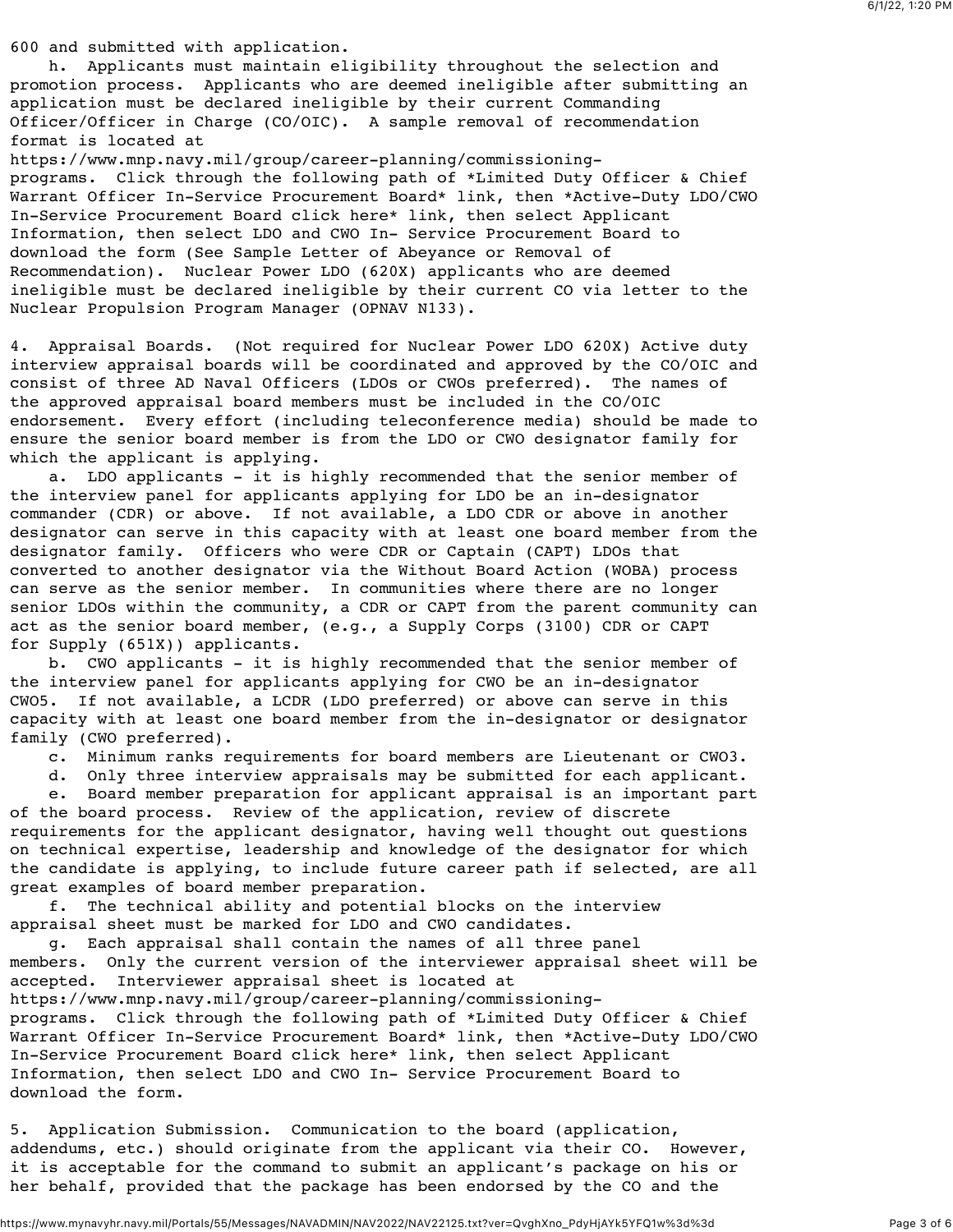applicant has been provided a copy of their entire package prior to submission. Information received that is not under the cover letter of the applicant (e.g., third party correspondence) and endorsed by the command, or not received by the MyNavy Career Center (MNCC) by the established deadline(s) will not be presented to the board.

 a. All applications must include a command endorsed LDO/CWO eligibility checklist.

 b. Each applicant and CO/OIC must ensure applications/addendums are complete and accurate. Incomplete applications could result in non-selection. Applications must be signed by the CO/OIC of the applicant or the \*Acting\* CO/OIC. Addendums can be signed \*By direction\* if the CO or OIC is unavailable.

 c. All applicants must possess a security clearance prior to commission. Refer to reference (a), (chapters 2 and 7) for security clearance information, program overview and eligibility criteria.

CO/OIC endorsements must contain the following statement: \*Applicant meets all requirements outlined in OPNAVINST 1420.1B, NAVADMIN XXX/22, the physical fitness standards of OPNAVINST 6110.1J, and is worldwide assignable.\* The endorsement must clearly identify the command, it must identify the members of the interview panel, must be signed by the CO/OIC and include the CO/OICs command point of contact information. A CO/OIC ranking is no longer required, or desired.

 e. Applicants must ensure a copy of their most recent periodic evaluation is included in the application or provided via addendum for board review and continuity if it is not already in Official Military Personnel File (OMPF).

 f. Applicants are not required to include an obligatory service statement to remain on active duty.

 g. Applicants currently serving in an Individual Augmentation Manpower Management, Global Support Assignment or Overseas Contingency Operations Support Assignment may have their application endorsed by the field commander. Field commanders must obtain parent command endorsement prior to submission. A sample format is located at

## https://www.mnp.navy.mil/group/career-

planning/commissioning-programs. Click through the following path of \*Limited Duty Officer & Chief Warrant Officer In-Service Procurement Board\* link, then \*Active-Duty LDO/CWO In-Service Procurement Board click here\* link, then select Applicant Information, then select LDO and CWO In-Service Procurement Board to download the form (See Sample Addendum Letter).

 h. Applicants must submit sequentially numbered enclosures to the application/addendum, annotated on the bottom right corner of each page with the last name and full social security number of the applicant in the top right corner. Addendums must include a command endorsement. The FY-24 AD LDO and CWO ISPB board number is 24181. The FY-24 Active-Duty Nuclear LDO ISPB board number is 24182.

 i. Applications must be received by MNCC no later than 1 October 2022. Submit applications via e-mail to cscselboard(at)navy.mil. E-mails must be encrypted using a military e-mail account to protect personally identifiable information (PII). Applicants who are unable to submit applications as outlined above due to current operational locations may mail their application via USPS to the address listed below. When mailing PII, individuals must use DD Form 2923 Privacy Act Data Cover Sheet and double wrap the package. DD Form 2923 may be accessed by using the following Web address: https://www.disa.mil/-/media/files/DISA/about/Privacy-Office/dd2923.pdf. The inner package must be labeled with the privacy warning \*CUI - PRIVACY SENSITIVE Any misuse or unauthorized disclosure may result in both civil and criminal penalties\* and use a tracking feature. Correspondence mailed via USPS must use the following address: Navy Personnel Command Customer Service Center (BUPERS-074)

President, FY-24 Active Duty LDO/CWO In-service Procurement Board FY-24181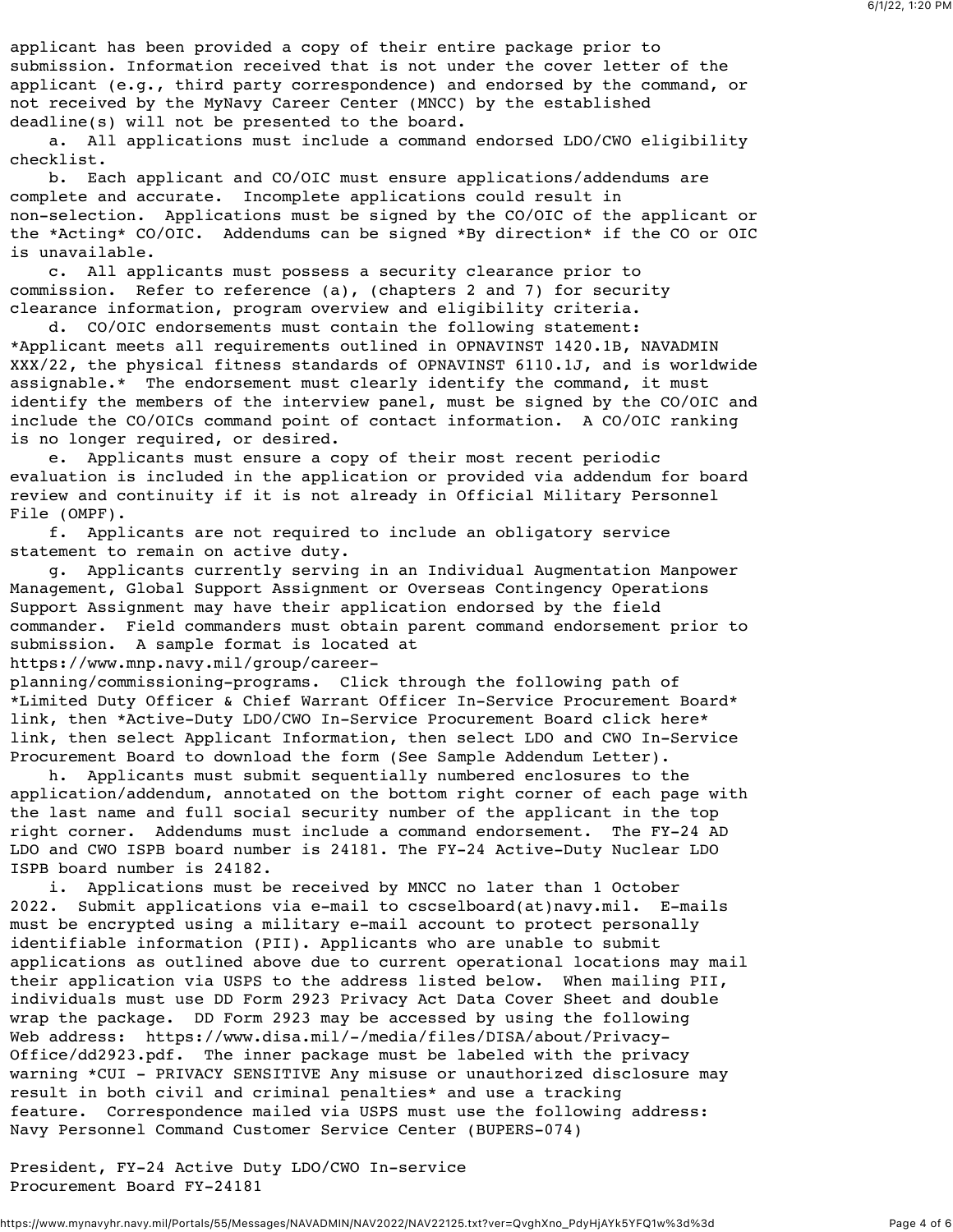## 5720 Integrity Drive Millington TN 38055

 (j) Department of Defense Secure Access File Exchange (DoD SAFE) and Electronic Submission of Selection Board (ESSBD) via BUPERS Online are not supported or authorized means to submit applications or addendums.

 k. Mailed applications must be postmarked no later than 1 October 2022. Addendums to applications must be received no later than 15 December 2022.

6. Nuclear Power LDO (620X) applications must be sent to the pers-422b desk.fct(at)navy.mil inbox. Applications should be scanned and submitted via encrypted email. Applicants who are unable to submit applications as outlined due to operational commitments must contact the selection board sponsor at nukeldo(at)navy.mil for alternate delivery methods. Nuclear Power LDO (620X) applicants will submit in addition to their application:

 a. Information applicants consider pertinent to their application not contained in their OMPF.

 b. Nuclear Power LDO (620X) E-6 applicants must submit a copy of their E-7 examination profile sheet as enclosure (2) to their application.

 c. Engineering Watch Supervisor or Propulsion Plant Watch Supervisor qualification as documented by NEC N33Z is required to apply for Nuclear Power LDO (620X).

 d. Sailors selected for Nuclear Power LDO (620X) will require a separate technical interview at Naval Reactors to receive a commission. Sailors who do not successfully complete a final technical interview will maintain their enlisted status and will not be commissioned. Additionally, these Sailors are ineligible to submit future applications to the Nuclear Power LDO (620X) program. Technical interviews will be scheduled by Nuclear placement and Assignments (PERS-422) and selectees notified via separate correspondence.

7. Application/Addendum Due Dates. All non-nuclear power applications must be received by MNCC no later than 1 October 2022. Routine addendums to applications, including evaluations and awards, must be received no later than 15 December 2022. Submit applications via e-mail to cscselboard(at)navy.mil. The time and date (Central Standard Time) received by MNCC inbox is the time and date used for deadline verification. Applications and addendums received after the designated due dates will not be presented to the board. Nuclear Power LDO (620X) applications must be received by pers-422b\_desk.fct(at)navy.mil no later than 1 October 2022. All Nuclear Power LDO addendums to applications, including 15 September 2022 CPO and 15 November 2022 First Class evaluations, if not already included in the OMPF, must be received (or postmarked) no later than 15 December 2022. The time and date (central standard time) received in the pers-422b\_desk.fct(at)navy.mil inbox is the time and date used for deadline verification.

8. Board Convene Dates. The FY-24 Active-Duty LDO and CWO ISPB and FY-24 Active-Duty Nuclear Power LDO ISPB will convene at dates to be determined in January 2023 and February 2023. For the most current board dates, visit MNP at https://www.mnp.navy.mil/group/advancement-and-promotion/activeduty-enlisted and select \*Selection Board Schedule\* then \*FY-24 board schedule\* when available.

9. For additional information, current application and eligibility checklist, visit the Administrative Boards Branch (PERS-803) website